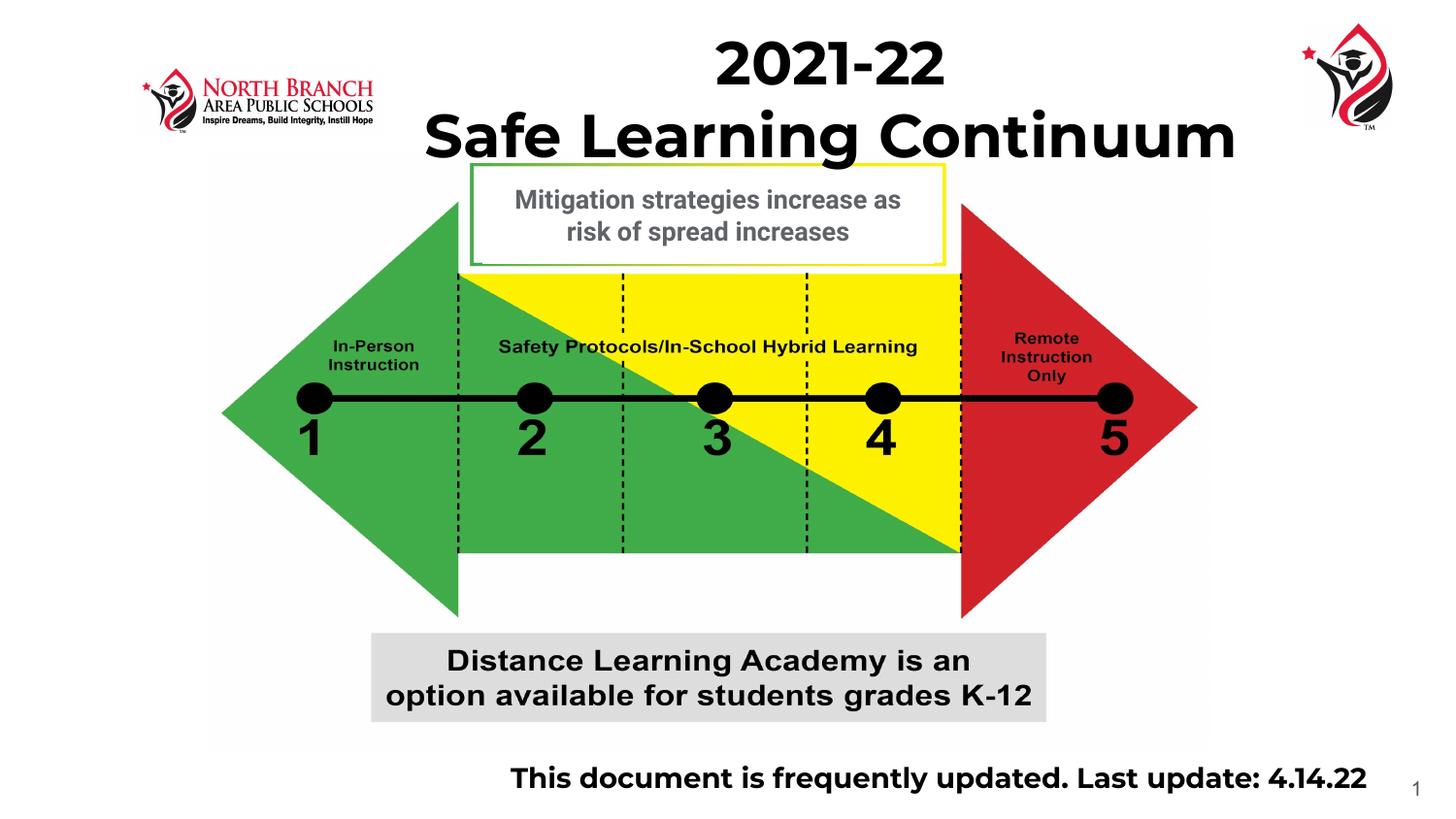

# Consultative Decision Making

NBAPS is uniquely positioned to utilize our data from the 2020-21 school year and summer school programming to guide our decisions for the coming school year. The COVID Response Team will continue to engage in a consultation process for decision making:

- Weekly consultation with county and regional public health officials to review COVID indicators
- NBAPS COVID Response Team weekly review and evaluation of mitigation strategies and District COVID data
- Consultation with COVID Advisory Team when a shift of level on our Safe Learning Continuum is being considered
- Safe Learning Levels adjusted as needed with multiple modes of communication to staff, students, parents, and community members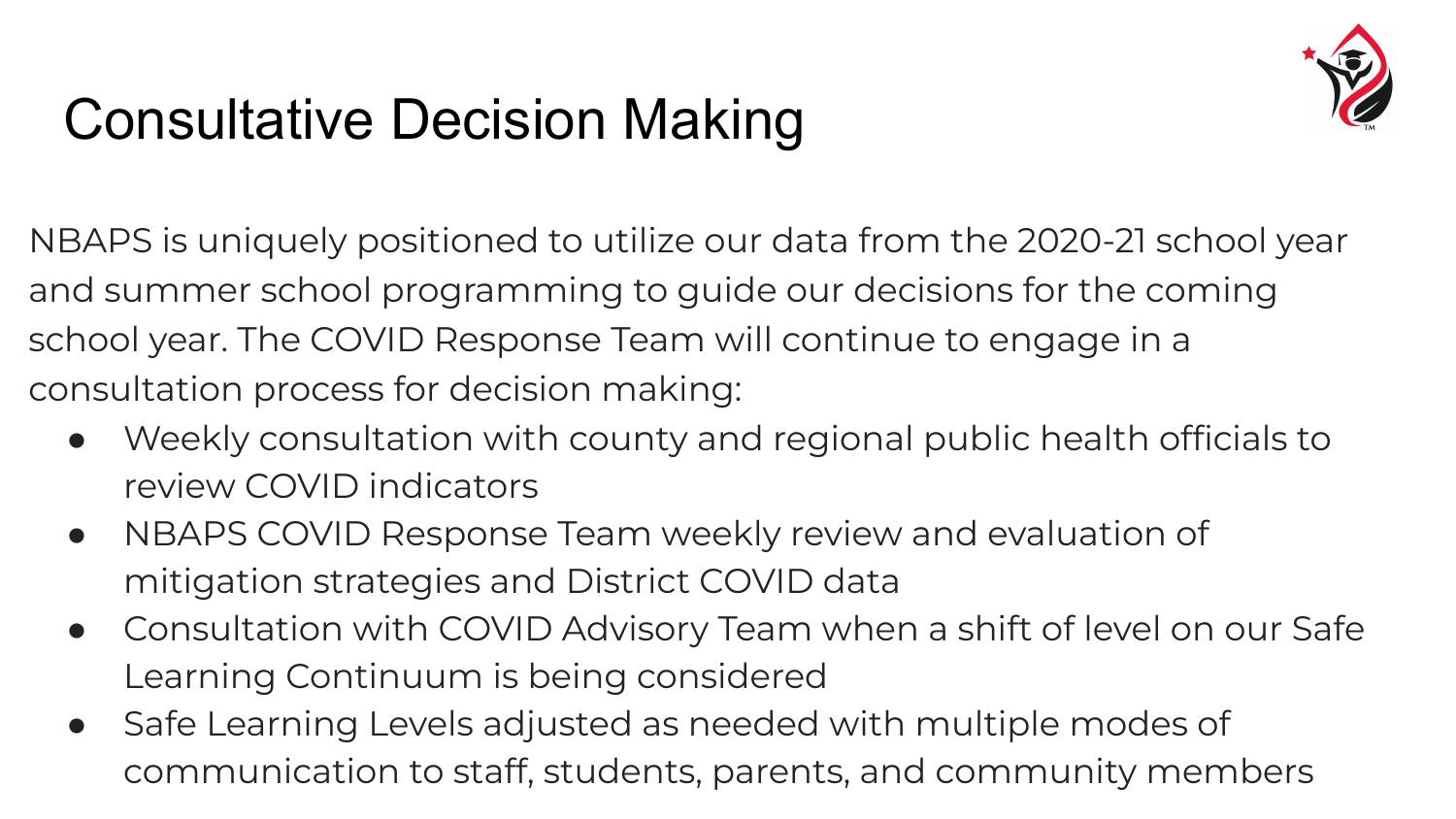## **Level 1- Safe Learning Continuum Overview of What to Expect**



- Students move throughout the building including at passing time and lunch in the cafeteria.
- Differentiated instruction across classrooms.
- Masks are optional.

In-Person **Instruction** 

- Fee-based child care will be offered to all families.
- All staff and students are [expected to self monitor](https://www.cdc.gov/coronavirus/2019-ncov/symptoms-testing/symptoms.html) for COVID symptoms and stay home when sick.
	- Household members do not need to stay home when other household members are ill.
	- A confirmed COVID-19 positive case within the household may require quarantine. A conversation with the school nurse is required before coming to school.

#### **MORE DETAILED INFORMATION [HERE](https://docs.google.com/presentation/d/1Uu2FDBq_kb4bB7ahQCR_0Yg0Kg5dR1fVU6r6jfQSSYU/edit?usp=sharing).**

#### **Volunteer sign-up forms:**

**[Early Learning](https://docs.google.com/forms/d/e/1FAIpQLSeJzEVsxLwOZOMDTjXBiJ-CaX12iyEPfGANsxRYO4TFIKei7g/viewform?usp=sf_link)** [Sunrise River School](https://docs.google.com/forms/d/e/1FAIpQLSfhL2m3dd8vhsNBA2xtzuqvOZP1CMlqM4Pd3UQdl6sCXZN6Pw/viewform) [North Branch Area Middle School](https://docs.google.com/forms/d/e/1FAIpQLScY8wSxJf0MkSAImVRyTwaL7YALGAUP_CouCX7k9F9azCumWA/viewform?usp=sf_link) [North Branch Area High School](https://docs.google.com/forms/d/e/1FAIpQLSc8MI1Po3Fh8oQ7wcZrMCsCcWNbzukFOQdvZyoVJHT5dRwn7w/viewform?usp=sf_link) [Norse ALC/Life Work Center](https://docs.google.com/forms/d/e/1FAIpQLSc8MI1Po3Fh8oQ7wcZrMCsCcWNbzukFOQdvZyoVJHT5dRwn7w/viewform?usp=sf_link)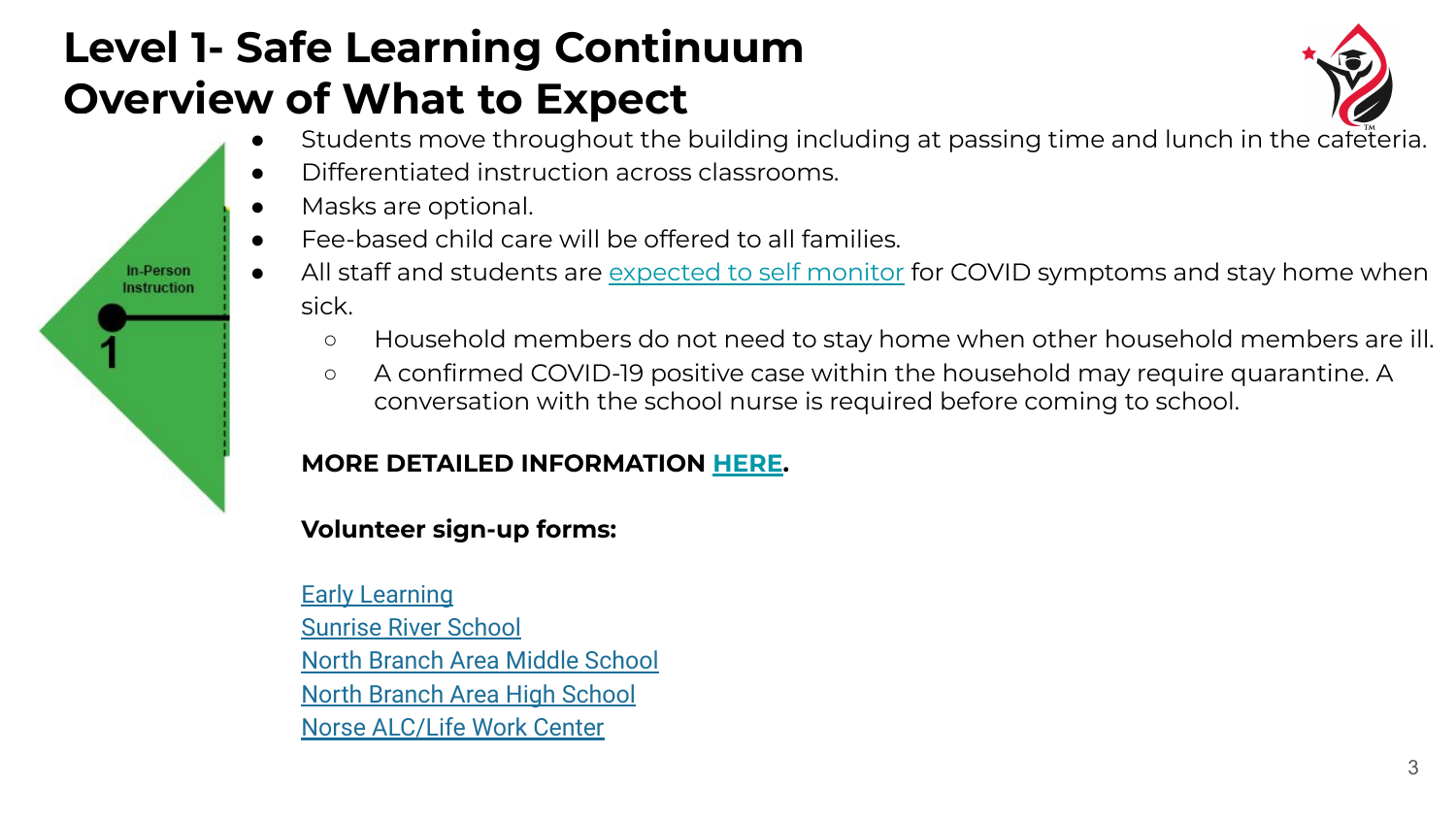## **Level 2- Safe Learning Continuum Overview of What to Expect**

**Safety Protoc** 



Data indicates community spread is causing positive cases in school settings

- No change to school start and end school times.
- Exposure letters to PK-5 classroom when there is a positive case.
	- Close Contact Tracing monitored for 6-12 students.
	- Increased access to COVID-19 screening kits.
	- Isolation protocols will be followed for any learner or staff member who is displaying COVID-19 like symptoms while on site. A negative COVID test may be required before returning to class or work.
	- Visitor/volunteer access in buildings may be limited.
	- All employees, students and visitors have the option to wear face coverings.
	- All staff and students are [expected to self monitor](https://www.cdc.gov/coronavirus/2019-ncov/symptoms-testing/symptoms.html) for COVID symptoms and stay home when sick.
	- Personal hygiene habits modeled, practiced and encouraged.
	- Daily and frequent cleaning of high touch surfaces.
	- Lunch served in the lunchroom similar to Level 1.
	- After-school activities and programs will monitor MDE/MDH and MSHSL guidelines, and use local data to inform decisions.

#### **MORE DETAILED INFORMATION [HERE.](https://docs.google.com/presentation/d/1hVmnJM6VxgaUKNd09PsOFYphOXpjkBCBGaFd2XlM23I/edit?usp=sharing)**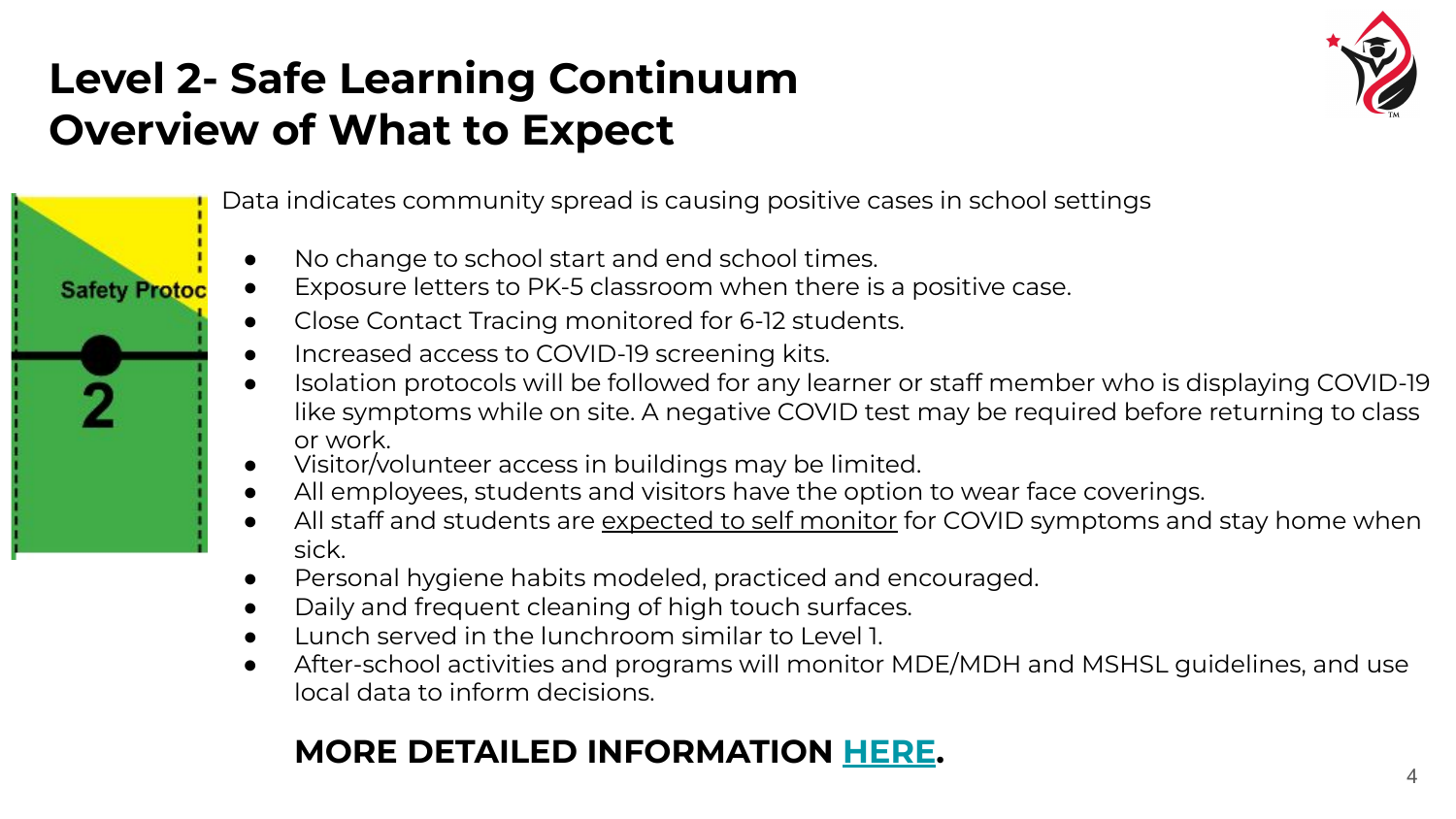### **Level 3- Safe Learning Continuum Overview of What to Expect**

cols/In-School Hybr



5

A shift to level 3 may be necessary at the building level or classroom level.

- Following MDH guidelines, 5.0% or higher of influenza-like illnesses/COVID-19 per building, or 3 cases per elementary classroom in a 24 hour period, will be reported to MDH. Impacted staff and families will be notified.
- Classroom seating re-arranged so that students are separated from one another by three feet as feasible.
- Use of modified schedules during the school day where appropriate without changing start and end school times.
- Increased need for temporary substitutes.
- Cohorting of student groups to limit close contacts.
- All employees, students and visitors have the option to wear face coverings.
- Student transitions throughout the building may be reduced.
- After-school activities and programs will monitor MDE/MDH and MSHSL guidelines, and use local data to inform decisions.
- Lunch locations may be expanded.
- Large indoor gatherings/activities that do not allow for "arms length" physical distancing may be adjusted and/or postponed.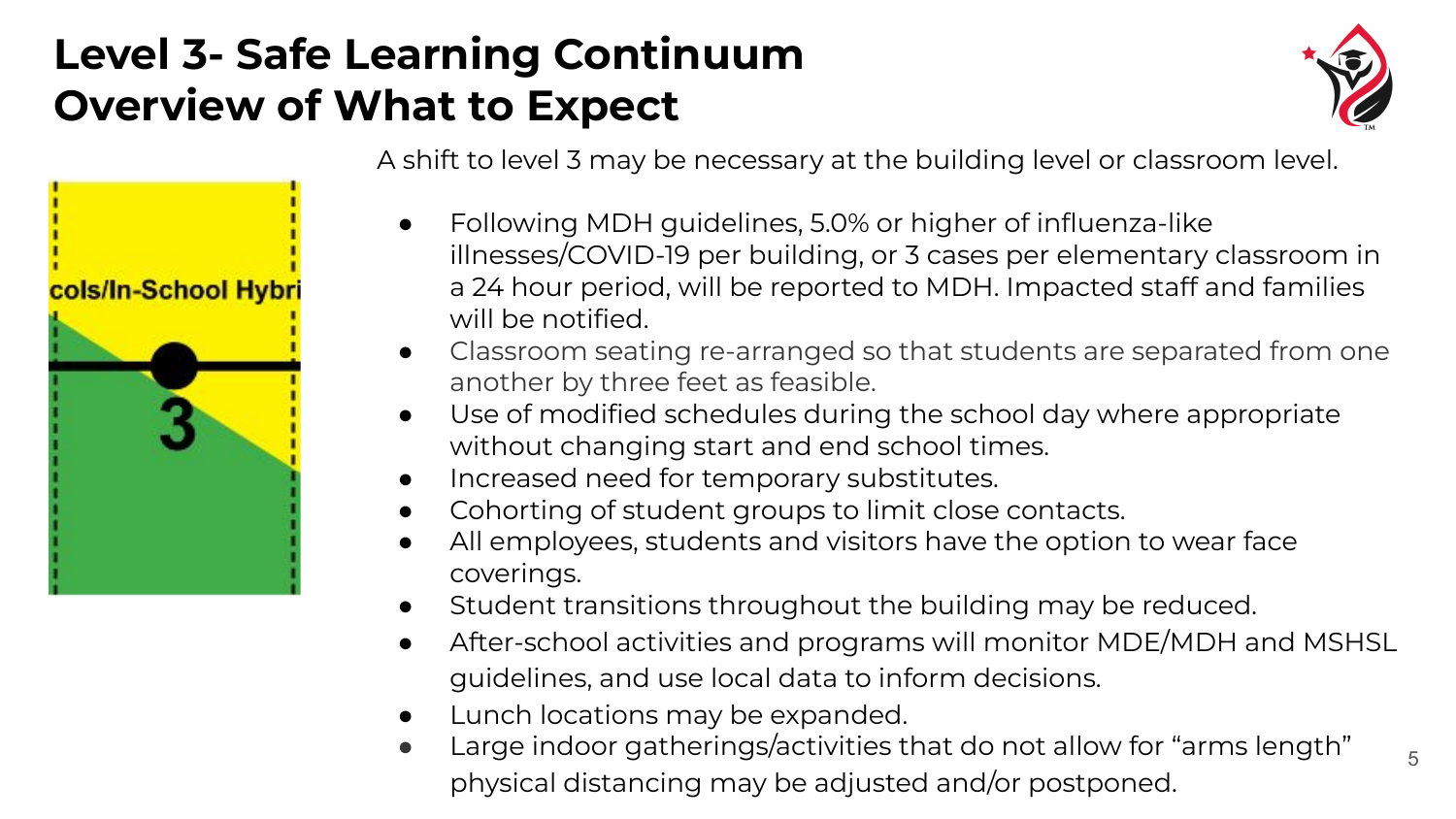## **Level 4- Safe Learning Continuum Overview of What to Expect**

**Learning** 



Staffing shortages would likely be the need for a shift to a Level 4.

- Use of modified schedules where appropriate.
- Virtual instruction may be more common.
- Increased cohorting of elementary students to limit close contacts.
- After-school activities and programs will monitor MDE/MDH and MSHSL guidelines, and use local data to inform decisions.
- Students physically distanced throughout the school day.
- All employees, students and visitors have the option to wear face coverings.
- Increased need for temporary substitutes critical for continuing in-person learning opportunities.
- Lunch location will vary by building and allow for "arms length" physical distancing between students during lunch.
- Large indoor gatherings/activities that do not allow for "arms length" physical distancing may be adjusted and/or postponed.  $\overline{\phantom{a}}_{6}$